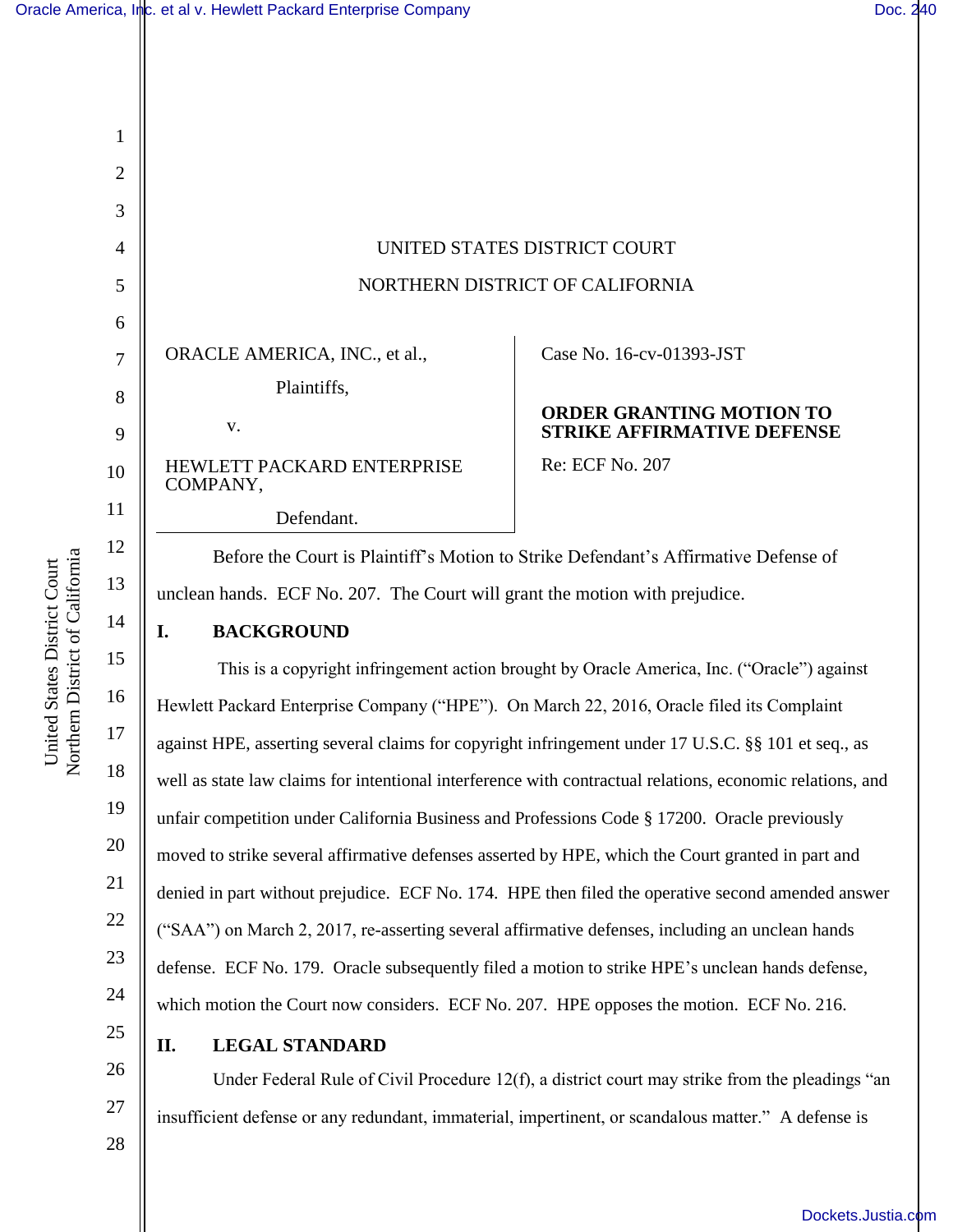7 8 9 10 11 12 Northern District of California Northern District of California United States District Court United States District Court 13 14 15 16 17

18

19

21

22

1

2

3

4

5

6

insufficiently pleaded if it fails to give a plaintiff "fair notice" of the nature of the defense. Wyshak v. City Nat'l Bank, 607 F.2d 824, 827 (9th Cir. 1979). Although the Ninth Circuit has not addressed whether the **Twombly/Iqbal** heightened pleading standard applies to motions to strike affirmative defenses, the Court agrees with the many judges in this district who have found that it does. See, e.g., Hernandez v. County of Monterey, 306 F.R.D. 279, 283 (N.D. Cal. 2015) ("Most district courts in this circuit agree that the heightened pleading standard of Twombly and Iqbal . . . is now the correct standard to apply to affirmative defenses.") (internal quotation marks omitted); Barnes & Noble, Inc. v. LSI Corp., 849 F. Supp. 2d 925, 928 (N. D. Cal. 2012) ("Most courts have held that the Iqbal/Twombly pleading standards apply to affirmative defenses, such that they must state a plausible claim for relief.").

20 Applying this heightened pleading standard requires a defendant to provide "some valid factual basis for pleading an affirmative defense" and allows a district court to "weed out the boilerplate listing of affirmative defenses which is commonplace in most defendants' pleadings." Barnes, 718 F. Supp. 2d at 1172 (internal quotation marks omitted). "Just as a plaintiff's complaint must allege enough supporting facts to nudge a legal claim across the line separating plausibility from mere possibility, a defendant's pleading of affirmative defenses must put a plaintiff on notice of the underlying factual bases of the defense." Hernandez, 306 F.R.D. at 284. If an affirmative defense is stricken, the court should freely grant leave to amend when doing so would not cause prejudice to the opposing party. Wyshak, 607 F.2d at 826. In ruling on the motion, the Court "views the pleading under attack in the light most favorable to the nonmoving party." Barnes & Noble, Inc. v. LSI Corp., 849 F. Supp. 2d 925, 929 (N.D. Cal. 2012).

## **III. DISCUSSION**

23 24 25 Oracle moves once again to strike HPE's affirmative defense of unclean hands because it "repleads the exact same theory of unclean hands that the Court rejected in its February 16 Order." ECF No. 207 at 5.

26 27 28 "[A] defendant asserting that a plaintiff's claim is barred by unclean hands must show that the plaintiff acted unfairly or fraudulently respecting the matter in controversy." Ample Bright Dev., Ltd. v. Comis Int'l, 913 F. Supp. 2d 925, 940 (C.D. Cal. 2012). "To establish unclean hands,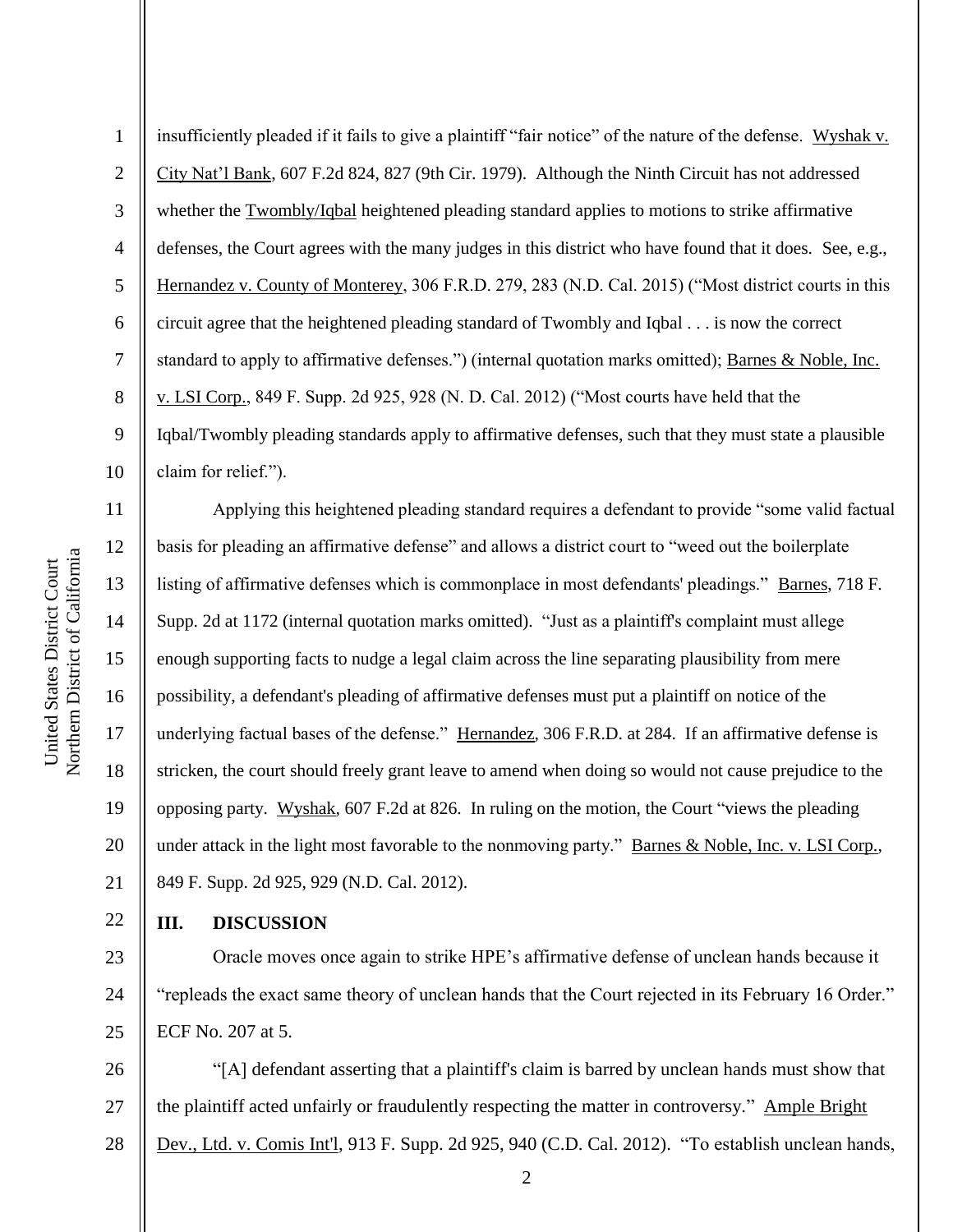11

12

13

14

15

16

1 2 3 4 5 6 7 8 9 10 a defendant must demonstrate (1) inequitable conduct by the plaintiff; (2) that the plaintiff's conduct directly relates to the claim which it has asserted against the defendant; and (3) plaintiff's conduct injured the defendant." Taylor Holland LLC v. MVMT Watches, Inc., No. 2:15-CV-03578-SVW-JC, 2016 WL 6892097, at \*11 (C.D. Cal. Aug. 11, 2016) (quoting Survivor Prods. LLC v. Fox Broad. Co., No. CV01–3234 LGB (SHX), 2001 WL 35829270, at \*3 (C.D. Cal. June 12, 2001)). "In the Ninth Circuit, unclean hands is a defense to copyright infringement 'when the plaintiff's transgression is of serious proportions and relates directly to the subject matter of the infringement action.'" Oracle Am., Inc. v. Terix Computer Co., Inc., No. 5:13-CV-03385-PSG, 2015 WL 1886968, at \*5 (N.D. Cal. Apr. 24, 2015) (quoting Dream Games of Ariz., Inc. v. PC Onsite, 561 F.3d 983, 990–91 (9th Cir.2009) (internal citations and footnotes omitted).

HPE's prior unclean hands defense was based on its allegation of copyright misuse. In evaluating the copyright misuse defense, this Court held that Oracle's decision "to enforce its limited monopoly after it had allegedly been failing to do so  $\dots$  do [es] not show the competitive injury that the copyright misuse defense is intended to address," ECF No. 174 at 6, and that HPE had "failed to adequately plead any anti-competitive conduct resulting in copyright misuse," id. at 10. It dismissed both defenses.

17 18 19 20 21 22 23 24 25 26 27 28 In its SAA, HPE argues a "new" unclean hands theory that Oracle "engaged in an inequitable, unjust, and anti-competitive bait-and-switch" because it "induced rightful licensees (and third-party support providers) to expose themselves to potential liability." ECF No. 179 at ¶¶ 26, 39. HPE alleges that "[i]n purchasing or licensing their Sun products, Sun's customers had relied on a reasonable expectation that the longstanding Sun practices and policies would remain in place, in accordance with the terms of the BCL and SLA licenses," but then Oracle "suddenly and arbitrarily chang[ed] its practices . . . and [chose] instead to threaten rightful licensees (and third-party support providers) with litigation." Id. at  $\P$  35, 39. HPE also argues that its new unclean hands theory is substantially different because it is based on Oracle's "stubbornly maintain[ing]—deceptively and in bad faith—that no change in policy or practice had occurred at all," after lulling "licensees into a false sense of security by repeatedly assuring them, through express communications and affirmative conduct, that they were well within their express rights

3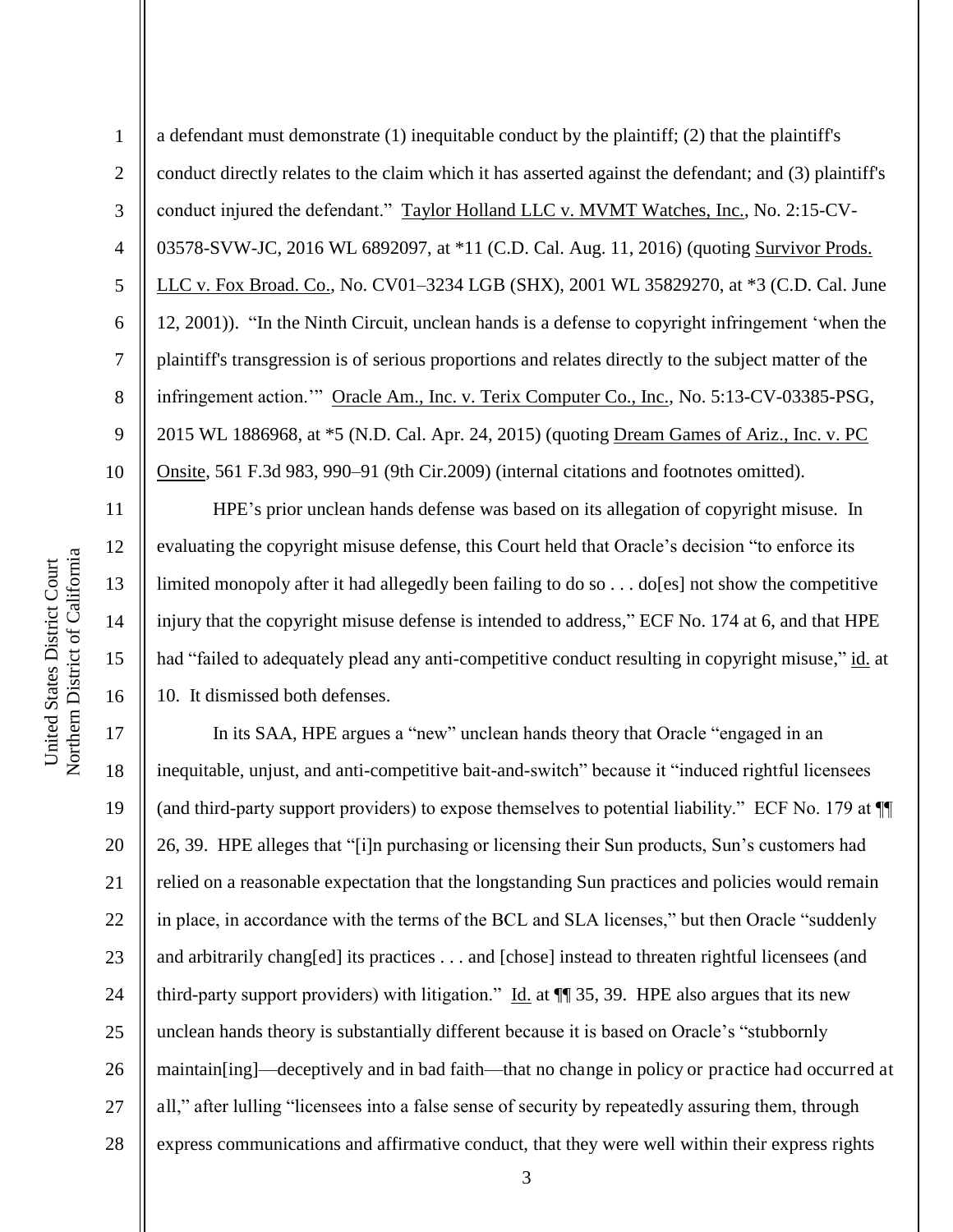1

2

3

4

5

6

7

8

9

10

11

12

13

14

15

16

17

18

19

freely to use purportedly protected materials . . . without fear of infringing upon Sun's copyrights." ECF No. 216 at 9-10. Oracle was not merely enforcing a dormant right, HPE contends, but engaging in an "inequitable attempt to evade Sun's prior commitments and target both innocent third-party support providers and rightful licensees." ECF No. 216 at 10.

This new iteration of HPE's unclean hands defense suffers from several infirmities. First, the claimed key difference between this version and the prior one– that Oracle not only allegedly changed its policies but maintained publicly that it had not done so – appears nowhere in the SAA itself. Rather, the claim appears for the first time in HPE's opposition brief. The theory of unclean hands actually presented in the SAA is essentially the same as the one it previously presented, even if HPE no longer ties the defense to an allegation of copyright misuse. See ECF No. 119 at 22 ("HPE alleges that Oracle misused its copyrights by engaging in an unjust and anticompetitive bait-and-switch, whereby it 'induc[ed] [its] customers to violate [its] copyrights' by freely permitting them to install Solaris updates and patches for years, and then suddenly requiring these same customers to pay for Oracle support contracts in order to continue receiving the updates." (quoting Amended Answer at 15-16)). As the Court explained in its order dismissing HPE's prior unclean hands defense, copyright law allows Oracle to make the "discretionary decision as to when and how to supply patches (i.e., only making most available to paying customers.)" Terix, No. 13-cv-03385 at ECF No. 611 at 10. A change in policy by itself does not constitute unclean hands.

20 21 22 23 24 25 26 27 28 Second, HPE has failed to allege how Oracle's alleged conduct injured HPE. "The defense of unclean hands may be asserted in a copyright infringement action only where the defendant can show that he has personally been injured by the plaintiff's conduct." Broderbund Software, Inc. v. Unison World, Inc., 648 F. Supp. 1127, 1138 (N.D. Cal. 1986). HPE acknowledged at the hearing on this motion, however, that Oracle's alleged representations regarding its copyright enforcement policies were made to third parties, not to HPE. HPE's allegation that it was somehow injured by virtue of its status as a participant in the same market as those parties is too attenuated and insubstantial to support an unclean hands defense. HPE's real concern at bottom is that Oracle has now brought a lawsuit to enforce its copyrights after allegedly representing that it would not